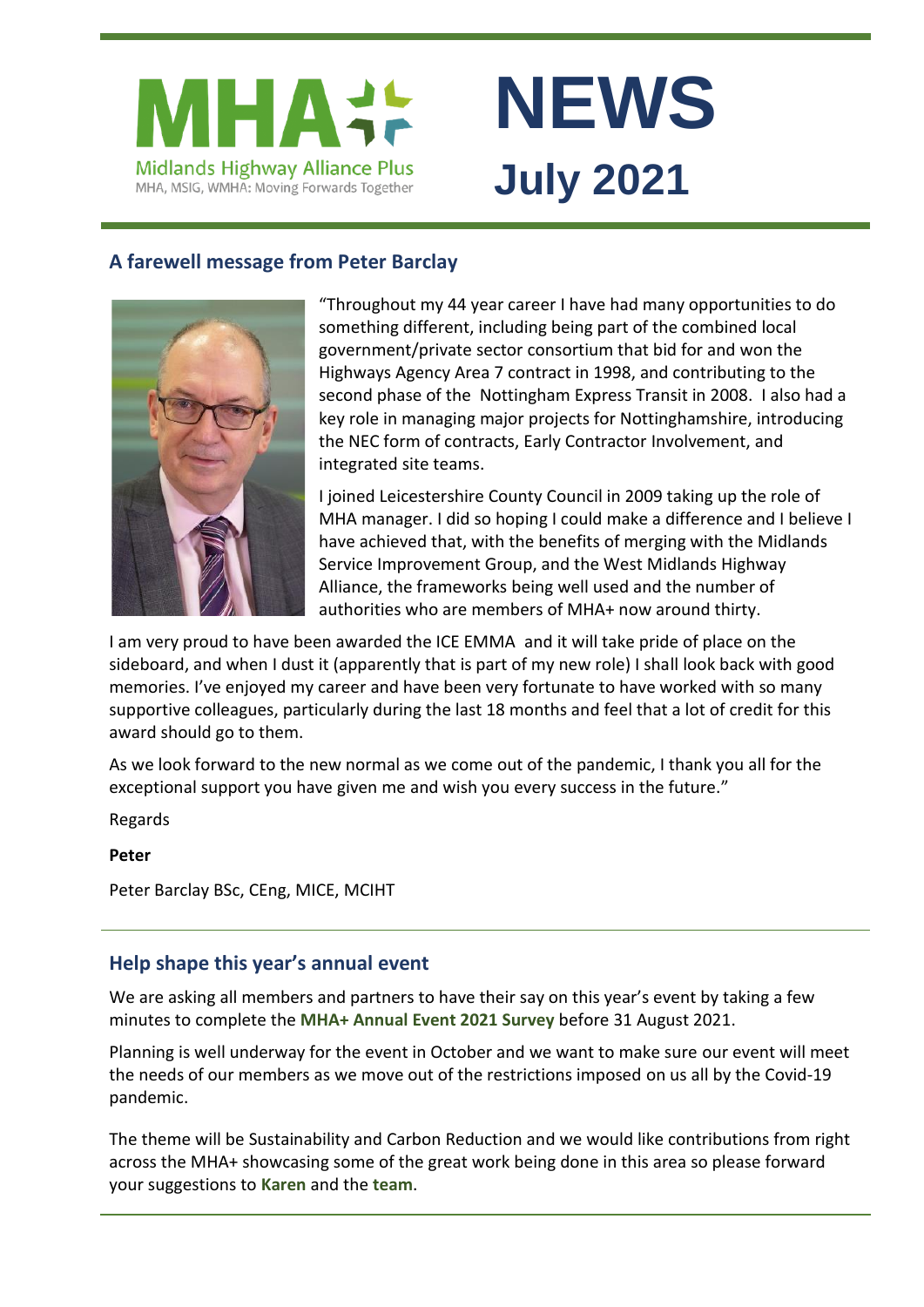#### **2021 East Midlands Merit Awards (EMMAs) success**

Congratulations to our MHA+ members on their success at this year's EMMAs.

Peter Barclay was announced as the winner of the **[East Midlands ICE William Kemp Award 2021](https://youtu.be/phR5bflp5pE)**. Each year it is awarded to someone who has made a sustained and exceptional contribution to civil engineering in the East Midlands over the course of their career. This well-deserved recognition of Peter's contribution to the Industry nationally and in the East Midlands came just before his retirement at the end of June.



The **[A46 Anstey Lane project](https://youtu.be/-aBEwyynskE)** enjoyed further success, when it was announced as the 2021 Medium Project Award winner - submitted by Leicestershire County Council, Leicester City Council, Highways England, Galliford Try, Waterman Aspen and Midlands Highway Alliance the project was also commended in the Team Achievement category with its carbon reduction and Stem initiatives given a particular mention.

The 2021 Small project category award winner was the A17/ A153 Rugby Club Junction, Sleaford , submitted by Eurovia UK, Lincolnshire County Council, North Kesteven District Council and Greater Lincolnshire Local Enterprise Partnership, for their project which balanced the need to reduce the high accident rate and congestion on a busy junction, while at the same time providing a safer pedestrian crossing. The site was also recognised as a Considerate Constructor site, achieving a certificate of excellence.

Commenting on this year's awards, ICE East and West Midlands Regional Director, Jo Barnett, said: "Our annual awards play an important role in not only demonstrating the importance of our civil engineers, but also in celebrating the positive impact that civil engineering has on our everyday lives. I am delighted that despite a difficult year for everyone, our civil engineers continued to safely deliver inspiring projects in often challenging circumstances."

For more information on the 2021 EMMAs click **[here](https://www.ice.org.uk/about-ice/near-you/uk/east-midlands/awards/merit-awards)**.



# **Thank you…**

… to everyone who contributed towards Peter's retirement gift. The team managed to meet up with Peter to mark his retirement and presented him with a cheque for £340!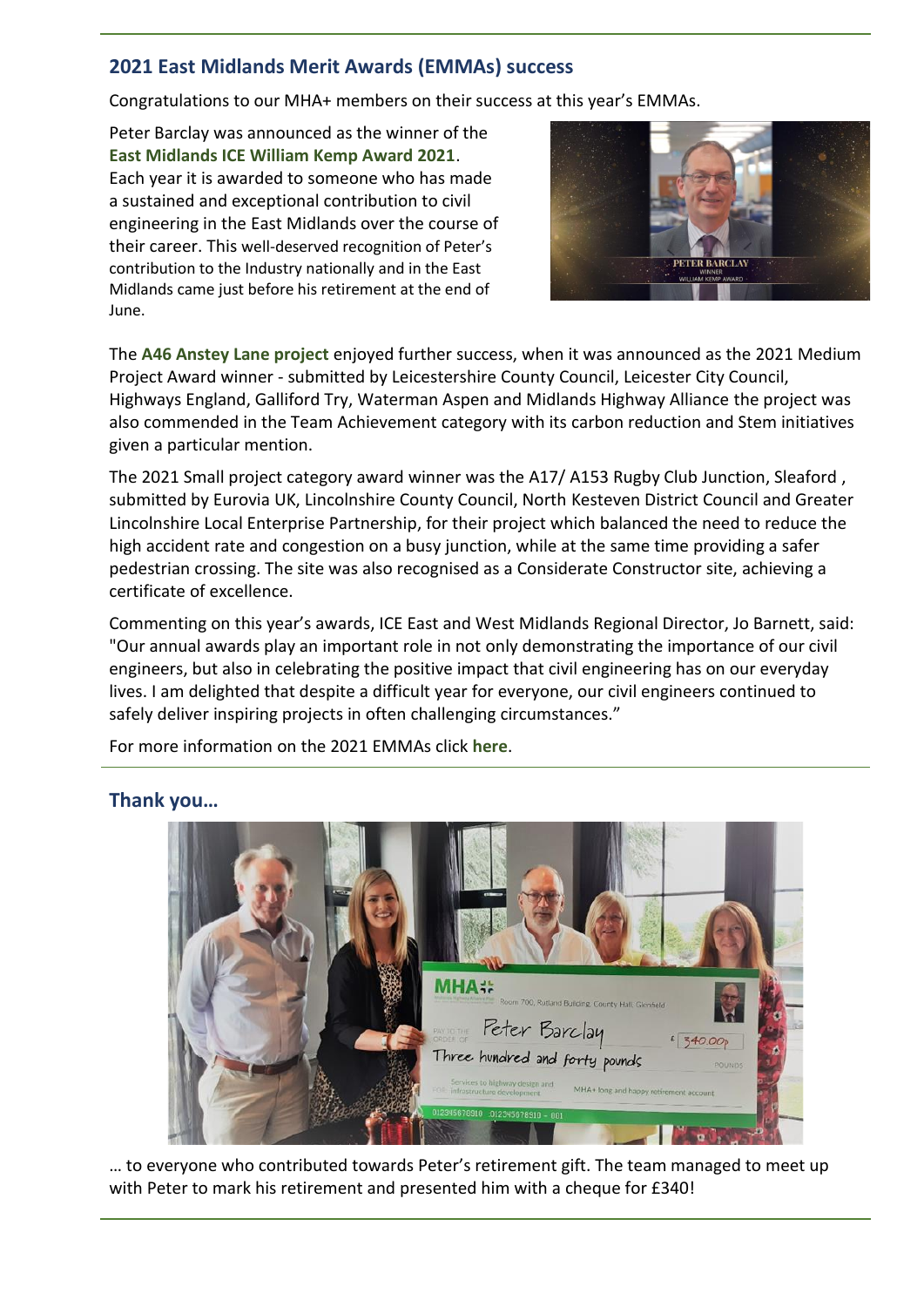# **International Women in Engineering Day**

As part of ICE East and West Midlands' celebrations for International Women in Engineering Day (INWED) on Wednesday, 23 June, Karen was asked to nominate her 'Engineering Hero' to help raise the profile of women in engineering and highlight the career opportunities available to women in the industry.



#### **MHA+ Service Improvement Groups update**

This has been a quieter period for the Service Improvement Groups with only three meetings having taken place since the last newsletter was published in May:

**Highways Records & Searches –** Group members have been sharing text from their disclaimers that are used to accompany various search outputs and highways extent plans in order to identify best practice and ensure that information provided is not used for other purposes by third parties.

**Casualty Reduction –** Undertaking a comparative exercise to collect KSI data from across member authorities for 2020-21. The main aim of this work is to identify any emerging trends in terms of the age profile and vehicle type used by those who are involved in serious or fatal collisions.

Having identified areas for concern, several small working groups will be formed, and further investigations carried out.

**Highways Asset Management** – This took place on 13 July with speakers from Gaist and Derby City Council.

Work is currently underway to develop a replacement for the (very) old MSIG website which is due to be 'retired' in October 2021 when the platform that it runs on will no longer be supported. We will ensure that the replacement provides all existing functionality and continues to be easily available to all members.

Dates of all upcoming Service Improvement Group meetings are available on the **[MHA+ Calendar](https://www.mhaplus.org.uk/calendar/)** and further information on each service improvement group is available on the **[MSIG website](https://msig.econtrack.com/Content.aspx?1802)**.

Please contact **[Alice Russell](mailto:alice.russell@derbyshire.gov.uk) / [Karen Notman](mailto:Karen.Notman@leics.gov.uk)** if you would like to access the MSIG website, use the online discussion boards or join any of the service improvement groups.

#### **MHA+ Skills and development**

**Face to face learning events** – we remain committed to the benefits of collaborative learning – our postponed NEC events are planned to resume in the autumn – in the meantime virtual learning available via the **[MHA Learning Management System \(LMS\)](https://mhaskills.virtual-college.co.uk/)** enables members to maximise their use of our two frameworks.



It is recommended that prior to using the medium schemes framework, members complete

• NEC 4 - Introduction to Engineering Construction Contract (ECC) – NEC accredited

It is recommended that prior to using our Professional Services Partnership contracts, members complete